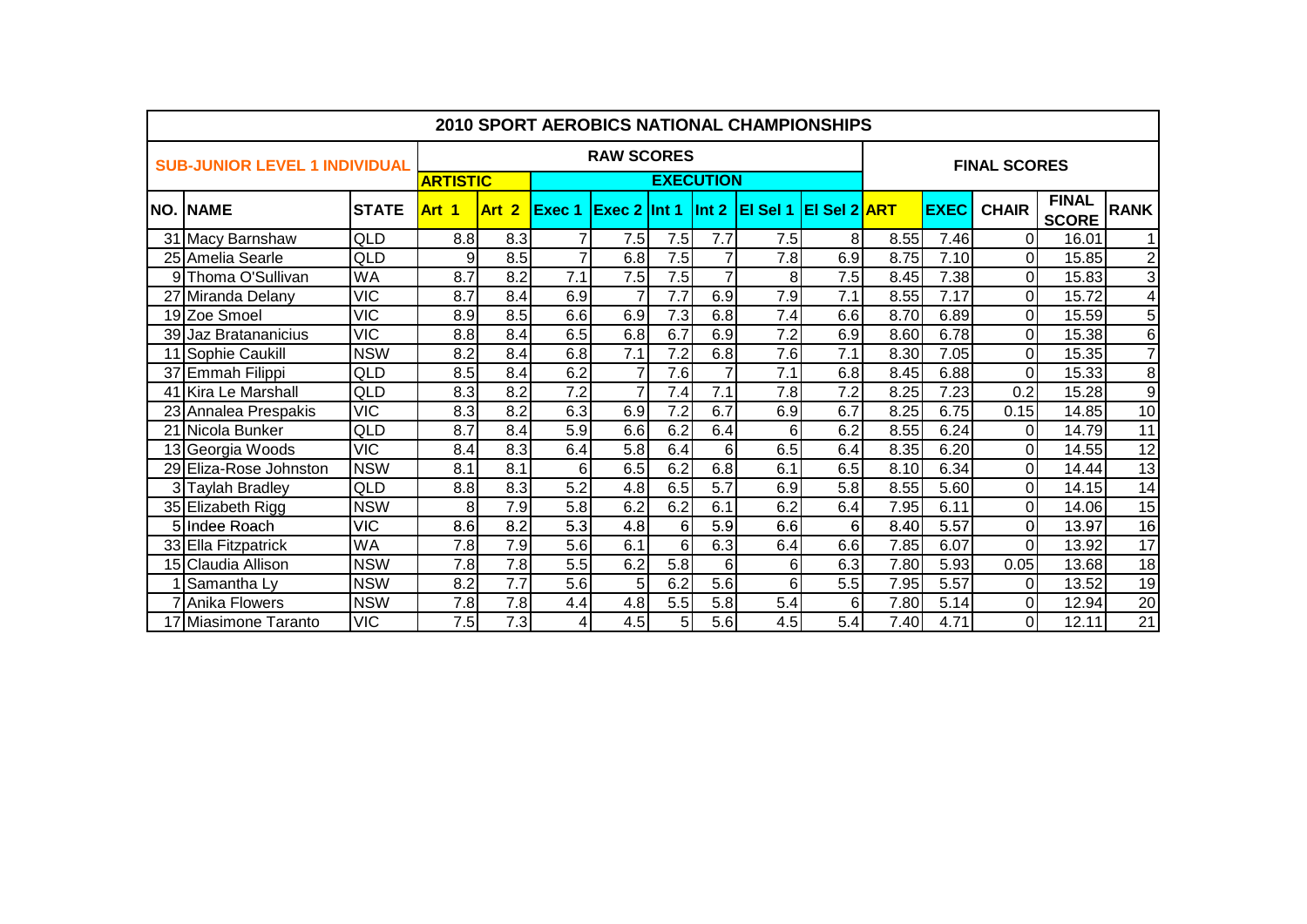| 2010 SPORT AEROBICS NATIONAL CHAMPIONSHIPS |               |                 |      |      |                   |                  |                  |                                                               |     |       |      |                     |                              |                |
|--------------------------------------------|---------------|-----------------|------|------|-------------------|------------------|------------------|---------------------------------------------------------------|-----|-------|------|---------------------|------------------------------|----------------|
| <b>SUB-JUNIOR LEVEL 2 INDIVIDUAL</b>       |               |                 |      |      | <b>RAW SCORES</b> |                  |                  |                                                               |     |       |      | <b>FINAL SCORES</b> |                              |                |
|                                            |               | <b>ARTISTIC</b> |      |      |                   |                  | <b>EXECUTION</b> |                                                               |     |       |      |                     |                              |                |
| <b>NO. NAME</b>                            | <b>ISTATE</b> | <b>Art 1</b>    |      |      |                   |                  |                  | $\vert$ Art 2 Exec 1 Exec 2 Int 1 Int 2 EI SeI 1 EI SeI 2 ART |     |       |      | <b>EXEC</b> CHAIR   | <b>FINAL</b><br><b>SCORE</b> | <b>RANK</b>    |
| 4 Mikayla Vankampen                        | <b>IQLD</b>   | 7.31            | '.6I | 6.91 | 6.81              | 6.8              | 6.5              | 6.7                                                           | 6.5 | 7.45I | 6.74 |                     | 14.19                        |                |
| 2 Tayla Sleaford                           | <b>QLD</b>    |                 |      | 6.91 | 6.5               | 6.8 <sub>1</sub> | 6.8              | 6.5                                                           | 61  | 7.50  | 6.64 |                     | 14.14                        | $\overline{2}$ |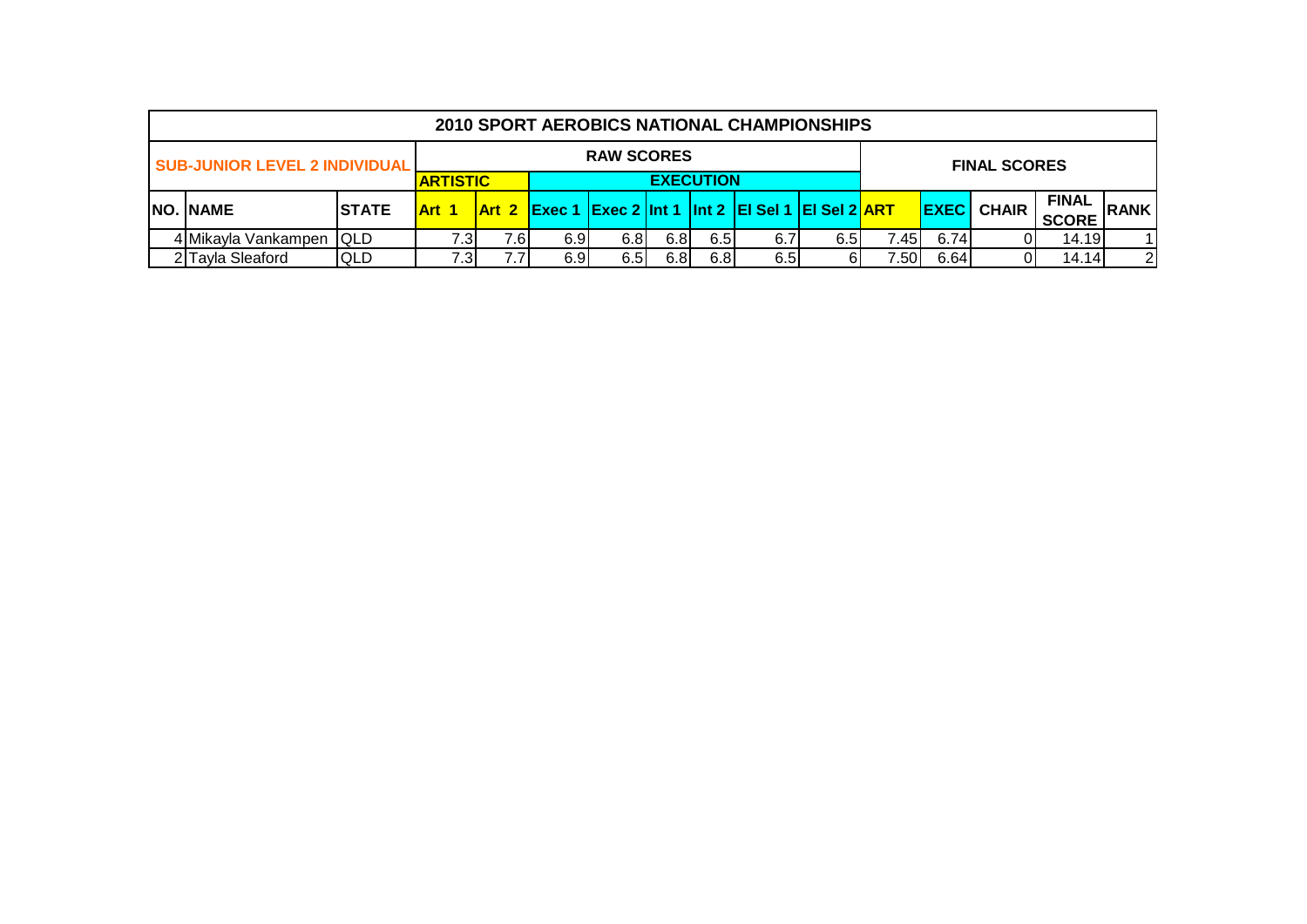|     | <b>2010 SPORT AEROBICS NATIONAL CHAMPIONSHIPS</b> |              |                  |                  |                |                   |                |                  |                                          |                  |      |             |                     |                              |                  |
|-----|---------------------------------------------------|--------------|------------------|------------------|----------------|-------------------|----------------|------------------|------------------------------------------|------------------|------|-------------|---------------------|------------------------------|------------------|
|     | <b>JUNIOR LEVEL 2 INDIVIDUAL</b>                  |              |                  |                  |                | <b>RAW SCORES</b> |                |                  |                                          |                  |      |             | <b>FINAL SCORES</b> |                              |                  |
|     |                                                   |              | <b>ARTISTIC</b>  |                  |                |                   |                | <b>EXECUTION</b> |                                          |                  |      |             |                     |                              |                  |
| NO. | <b>INAME</b>                                      | <b>STATE</b> | Art 1            | Art 2            | <b>Exec 1</b>  |                   |                |                  | Exec 2 Int 1 Int 2 EI Sel 1 EI Sel 2 ART |                  |      | <b>EXEC</b> | <b>CHAIR</b>        | <b>FINAL</b><br><b>SCORE</b> | <b>RANK</b>      |
|     | 28 Samantha Bunker                                | QLD          | 8                | 8.3              | 7.6            | 7.2               | 6.8            | 6.8              |                                          | 6.8              | 8.15 | 7.12        | $\Omega$            | 15.27                        | $\mathbf{1}$     |
|     | 10 Nicole Morely                                  | <b>NSW</b>   | 8.2              | 7.9              | 7.8            | 7.1               | 7.2            | 6.5              |                                          | 6.8              | 8.05 | 7.16        | $\Omega$            | 15.21                        | $\boldsymbol{2}$ |
|     | 44 Kira Stray                                     | QLD          | 8                | 7.8              | 7.4            | 7.5               | 7.2            |                  |                                          | 6.9              | 7.90 | 7.25        | $\Omega$            | 15.15                        | $\overline{3}$   |
|     | 22 Rebecca Figaulo                                | QLD          | 8.2              | 8                |                | 6.7               | 6.7            | 6.6              | 6.7                                      | 6.7              | 8.10 | 6.76        | $\Omega$            | 14.86                        | 4                |
|     | 14 Georgia Bennett-Murphy                         | <b>VIC</b>   | 8                | 7.9              | 7.2            | 6.9               | $\overline{7}$ | 6.4              |                                          | 6.4              | 7.95 | 6.88        | $\Omega$            | 14.83                        | $\overline{5}$   |
|     | 36 Eden Lleicester                                | <b>WA</b>    | $\overline{7.7}$ | 7.5              | 7.3            | 7.5               | 6.9            | 6.9              | 6.7                                      | 6.5              | 7.60 | 7.09        | $\Omega$            | 14.69                        | $\overline{6}$   |
|     | 38 Elliza Lane                                    | QLD          | 7.9              | 8.1              | 6.8            | 6.4               | 6.8            | 6.3              | 6.8                                      | 6.3              | 8.00 | 6.58        | $\Omega$            | 14.58                        | $\overline{7}$   |
|     | 8 Natalie Cartwright                              | <b>VIC</b>   | 7.3              | 7.6              | 7.3            | 7.3               | 6.4            | 6.5              | 6.5                                      | 6.8              | 7.45 | 6.92        | $\Omega$            | 14.37                        | 8                |
|     | 32 Alexandra Wilde                                | <b>VIC</b>   | 7.8              | 7.5              | 7.2            | 6.5               | 6.6            | 6.4              | 6.7                                      | 6.2              | 7.65 | 6.67        | $\Omega$            | 14.32                        | $\boldsymbol{9}$ |
|     | 16 Olivia Angell                                  | QLD          | 7.4              | 7.9              | 6.5            |                   | 6.5            | 6.8              | 6                                        | 6.3              | 7.65 | 6.60        | $\Omega$            | 14.25                        | 10               |
|     | 34 Madison Green                                  | QLD          | 7.5              | $\overline{7.7}$ | 6.6            | 6.3               | 6.8            | 6.4              | 6.6                                      | $\overline{5.9}$ | 7.60 | 6.46        | 0                   | 14.06                        | $\overline{11}$  |
|     | 42 Molly Howard                                   | <b>VIC</b>   | 7.6              | 7.4              | 6.6            | 6.9               | 6.2            | 6.4              | 6.2                                      | 6.6              | 7.50 | 6.55        | $\Omega$            | 14.05                        | $\overline{12}$  |
|     | 6 Alexandra Tree                                  | QLD          | 7.6              | 7.2              | $\overline{7}$ | 6.7               | 6.5            | 6 <sup>1</sup>   | 6.5                                      | 5.8              | 7.40 | 6.53        | $\Omega$            | 13.93                        | $\overline{13}$  |
|     | 40 Jessica Cacciagiu                              | <b>NSW</b>   | 7                | 7.4              |                | 6.7               | 6.6            | 6.5              | 6.5                                      | 6.6              | 7.20 | 6.70        | $\Omega$            | 13.90                        | 14               |
|     | 30 Kiona Maro-King                                | <b>VIC</b>   | 7.4              |                  | 6.3            | 6.8               | 6.6            | 6.9              | 6.2                                      | 6.5              | 7.20 | 6.57        | 0                   | 13.77                        | 15               |
|     | 24 Alexia Riotto                                  | <b>NSW</b>   | 7.3              | $\overline{7.8}$ | 6              | 6.2               | 6.2            | 6 <sup>1</sup>   | 6.2                                      | 6.1              | 7.55 | 6.11        | $\Omega$            | 13.66                        | $\overline{16}$  |
|     | 26 Morgan Peele                                   | <b>VIC</b>   | 6.7              | $\overline{7.2}$ | 6.7            | $\overline{7}$    | 6.5            | 6.4              | 6.3                                      | 6.5              | 6.95 | 6.64        | $\Omega$            | 13.59                        | $\overline{17}$  |
|     | 18 Emma Polhill                                   | <b>VIC</b>   | 7.2              | 6.7              | 6.5            | 6.9               | 6.3            | 6.4              | 6                                        | 6.5              | 6.95 | 6.51        | $\overline{O}$      | 13.46                        | $\overline{18}$  |
|     | 12 Lily Ireland                                   | <b>VIC</b>   | 7.3              | 6.8              | 6.6            | 6.3               | 6.6            | 5.9              | 6.5                                      | 5.9              | 7.05 | 6.34        | $\Omega$            | 13.39                        | 19               |
|     | 20 Ashlyn Tredinnick                              | <b>NSW</b>   | 7.3              | 6.9              | 5.8            | 6                 | 6.5            | 5.9              | 6.5                                      | 5.8              | 7.10 | 6.04        | 0.1                 | 13.04                        | 20               |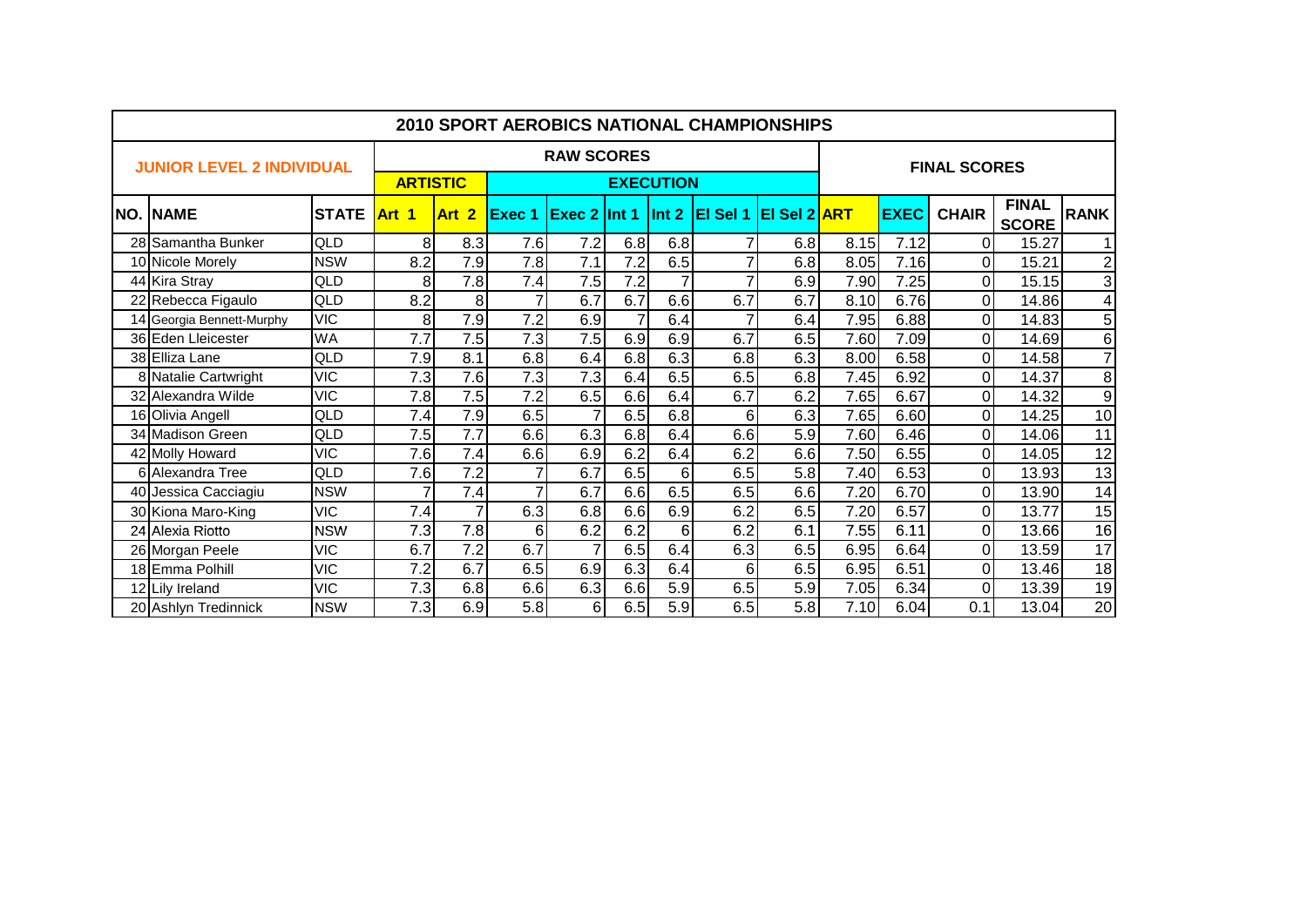| <b>2010 SPORT AEROBICS NATIONAL CHAMPIONSHIPS</b> |               |              |                 |     |                                         |                   |     |     |                  |                             |                            |            |      |           |                        |                              |                 |
|---------------------------------------------------|---------------|--------------|-----------------|-----|-----------------------------------------|-------------------|-----|-----|------------------|-----------------------------|----------------------------|------------|------|-----------|------------------------|------------------------------|-----------------|
| <b>JUNIOR LEVEL 3 INDIVIDUAL</b>                  |               |              |                 |     |                                         | <b>RAW SCORES</b> |     |     |                  |                             |                            |            |      |           | <b>FINAL SCORES</b>    |                              |                 |
|                                                   |               |              | <b>ARTISTIC</b> |     |                                         | <b>EXECUTION</b>  |     |     |                  | <b>DIFFICULTY</b>           |                            |            |      |           |                        |                              |                 |
| <b>NO. NAME</b>                                   | <b>ISTATE</b> | <b>Art 1</b> | Art 2           |     | Exec Exec 2 Int 1 Int 2 El Sel El Sel j |                   |     |     |                  | <b>Diff</b><br><b>Score</b> | <b>Diff</b><br><b>IDed</b> | <b>ART</b> |      |           | <b>EXEC DIFF CHAIR</b> | <b>FINAL</b><br><b>SCORE</b> | <b>RANK</b>     |
| 49 Olivia Feaver                                  | <b>VIC</b>    | 8.2          | 8               | 61  | 6.41                                    | 6.8               |     | 7.2 | 7.3 <sub>1</sub> | ا 9. ،                      | ור                         | 8.10       |      | 6.62 0.95 |                        | 15.67                        | 11              |
| 43 Aimee Green                                    | <b>QLD</b>    |              | 7.9I            | 6.9 | 6.9                                     | 7.5               |     | 8   | 7.31             | 0.8                         |                            | 7.95       |      | 7.16 0.40 |                        | 15.51                        | $\mathbf{2}$    |
| 45 Paris Hazell                                   | <b>VIC</b>    | 7.8          | 7.7             | 6.2 | 6.3                                     | 7.2               | 6.7 | 7.8 | 7.2              |                             |                            | 7.75       | 6.71 | 1.00      |                        | 15.46                        | 3               |
| 47 Natasha Eparaima                               | <b>NSW</b>    | 7.5          | 7.4.            | 6.5 |                                         | 7.3               |     | 7.8 |                  | . .51                       | D.                         | 7.45       |      | 7.08 0.75 |                        | 15.28                        | $\vert 4 \vert$ |

# **AMENDED COPY**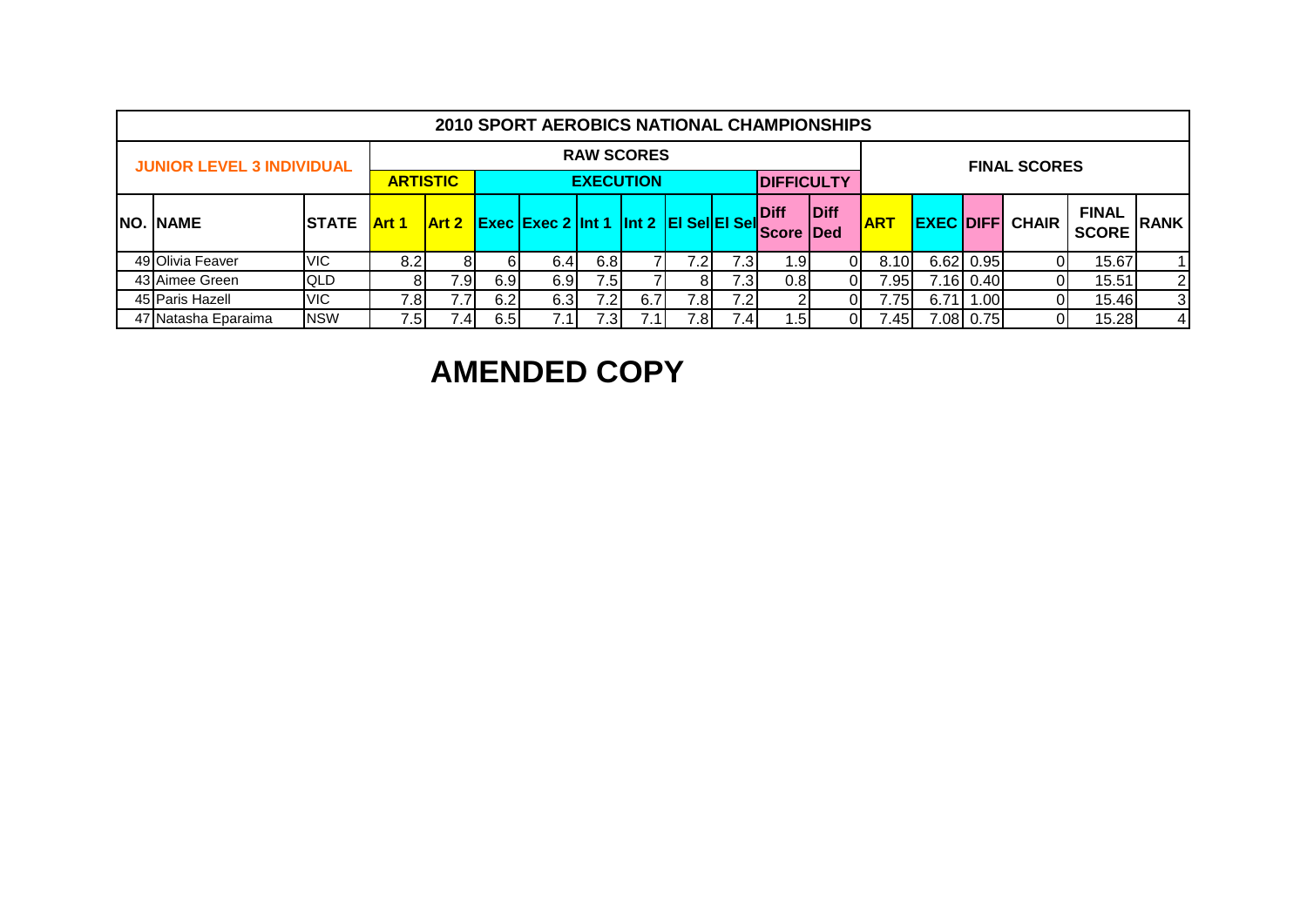| <b>SENIOR LEVEL 1 INDIVIDUAL</b> |                           |                 |      |      | <b>RAW SCORES</b> |      |                  |                                                               |     |       |       | <b>FINAL SCORES</b> |                              |                |
|----------------------------------|---------------------------|-----------------|------|------|-------------------|------|------------------|---------------------------------------------------------------|-----|-------|-------|---------------------|------------------------------|----------------|
|                                  |                           | <b>ARTISTIC</b> |      |      |                   |      | <b>EXECUTION</b> |                                                               |     |       |       |                     |                              |                |
| <b>NO. NAME</b>                  | ISTATE <mark>Art 1</mark> |                 |      |      |                   |      |                  | $\vert$ Art 2 Exec 1 Exec 2 Int 1 Int 2 EI Sel 1 EI Sel 2 ART |     |       |       | <b>EXEC</b> CHAIR   | <b>FINAL</b><br><b>SCORE</b> | <b>RANK</b>    |
| 52 Michelle Heenan               | <b>QLD</b>                |                 | 8.4I | 7.81 |                   | 7.2I |                  | 7.2                                                           |     | 8.25I | 7.521 |                     | 15.77                        |                |
| 46 Holly Clark                   | <b>QLD</b>                | 7.8I            |      | 6.6  | 7.2I              | 6.6I | 6.8              |                                                               | 5.9 | .751  | 6.65  | 0.05                | 14.35                        | $\overline{2}$ |
| 50 Kaitlin McAvaney              | ISA                       |                 | 7.51 | 6.1  | 6.61              | 6.81 | 6.5              | 6.5                                                           | 6.1 | 106.` | 6.43  |                     | 14.03                        | 3              |
| 48 Jessica Allen                 | <b>QLD</b>                | 7.51            | 7.2  | 6.5  | 6.7               | 6.6I | 6.4              |                                                               | 6.2 | ′.35I | 6.47  |                     | 13.82                        | $\overline{4}$ |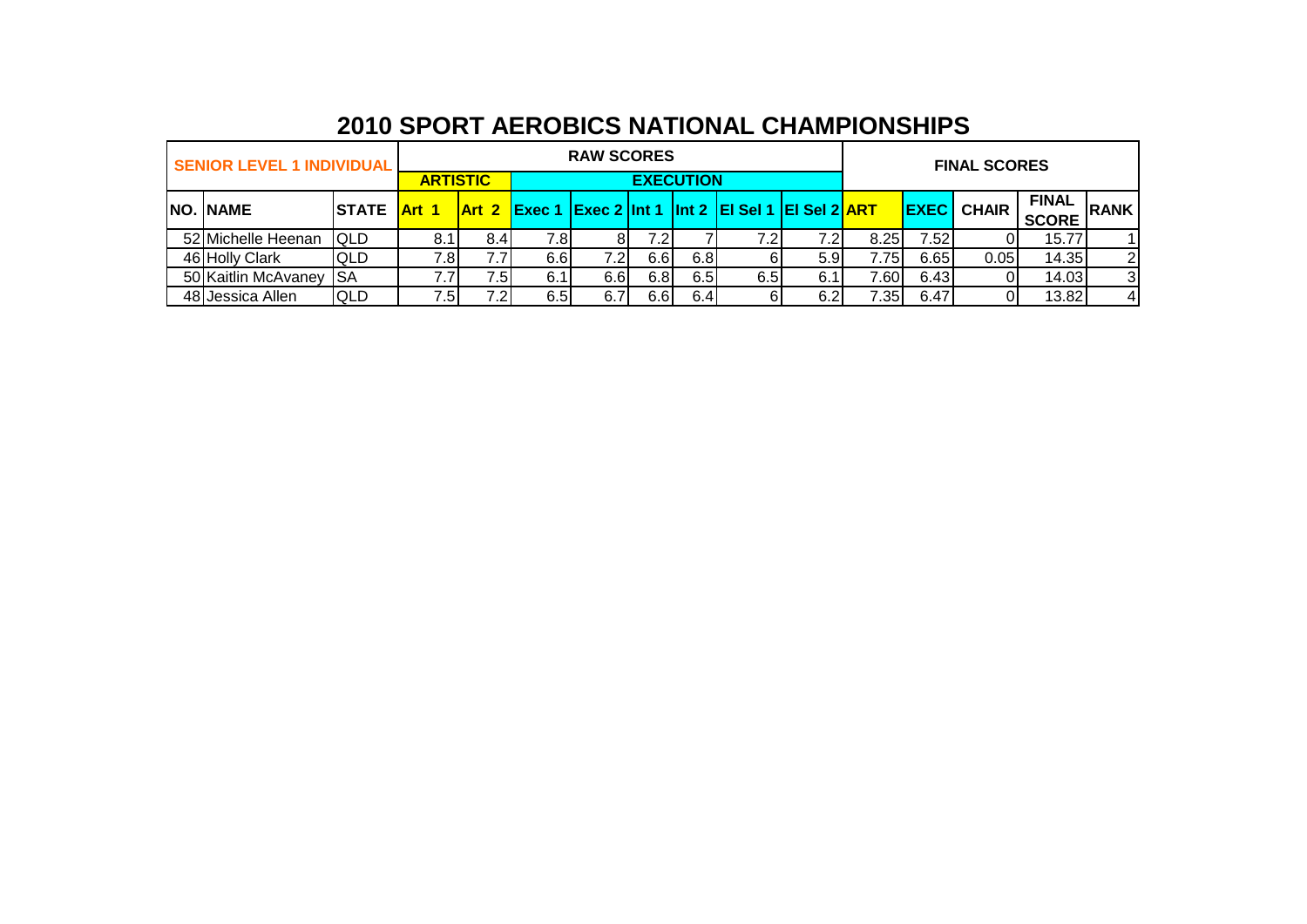|                                        |              |                 |                  |     | <b>2010 SPORT AEROBICS NATIONAL CHAMPIONSHIPS</b> |                   |                    |                      |     |                      |                    |            |                  |      |                     |                              |                 |
|----------------------------------------|--------------|-----------------|------------------|-----|---------------------------------------------------|-------------------|--------------------|----------------------|-----|----------------------|--------------------|------------|------------------|------|---------------------|------------------------------|-----------------|
| <b>INTERMEDIATE LEVEL 3 INDIVIDUAL</b> |              |                 |                  |     |                                                   | <b>RAW SCORES</b> |                    |                      |     |                      |                    |            |                  |      | <b>FINAL SCORES</b> |                              |                 |
|                                        |              | <b>ARTISTIC</b> |                  |     |                                                   | <b>EXECUTION</b>  |                    |                      |     | <b>DIFFICULTY</b>    |                    |            |                  |      |                     |                              |                 |
| <b>NO. NAME</b>                        | <b>STATE</b> | Art 1           | Art 2            |     | <b>Exec Exec 2 Int 1</b>                          |                   | $\mathsf{I}$ Int 2 | <b>EI Sel EI Sel</b> |     | <b>Diff</b><br>Score | <b>Diff</b><br>Ded | <b>ART</b> | <b>EXEC DIFF</b> |      | <b>CHAIR</b>        | <b>FINAL</b><br><b>SCORE</b> | <b>RANK</b>     |
| 63 Renae Spencer                       | <b>QLD</b>   | 8.1             | 8.1              | 7.3 | 7.5                                               | 7.5               | 7.3 <sub>1</sub>   | 8.2                  | 7.6 |                      |                    | 8.10       | 7.50             | .00  | $\Omega$            | 16.60                        | 1               |
| 79 Kirsten Yeo                         | <b>QLD</b>   | 7.8             | 8.1              | 7.2 | 7.4                                               | 7.5               | 7.5                | 7.9                  | 7.6 | 1.4.                 | $\Omega$           | 7.95       | 7.45             | 0.70 | 0.2                 | 15.90                        | $\overline{2}$  |
| 57 Laura Jones                         | <b>QLD</b>   | 8.3             | 8                | 6.4 | 7.1                                               | 6.9               | 6.6                | 7.1                  |     | 1.4                  | $\Omega$           | 8.15       | 6.81             | 0.70 | $\Omega$            | 15.66                        | 3               |
| 51 Demi Thomson                        | <b>VIC</b>   | 8               | 7.9              | 5.8 | 6.6                                               |                   | 6.7                | 7.4                  | 6.9 | 2.2                  | $\Omega$           | 7.95       | 6.59             | 1.10 | $\Omega$            | 15.64                        | $\overline{4}$  |
| 53 Emma Skelton                        | <b>QLD</b>   | 7.7             | 7.8              | 6.5 |                                                   | 7.1               | 6.9                | 7.5                  |     | 1.8                  | $\Omega$           | 7.75       | 6.93             | 0.90 | 0.2                 | 15.38                        | $5\phantom{.0}$ |
| 75 Renee Waller                        | <b>VIC</b>   | 7.9             | 7.7              | 6.6 | 6.2                                               | 6.8               | 6.4                | 7.2                  | 6.7 | 1.9                  | $\Omega$           | 7.80       | 6.57             | 0.95 | $\Omega$            | 15.32                        | $6 \,$          |
| 67 Joanna Hunt-Prokhovnik              | <b>VIC</b>   | 7.7             | 7.6              | 6.7 | 6.4                                               |                   | 6.6                | 7.2                  | 6.7 | 1.5                  | $\Omega$           | 7.65       | 6.71             | 0.75 | ΩI                  | 15.11                        | $\overline{7}$  |
| 77 Jessica Marsh                       | <b>QLD</b>   | 7.9             | $7.\overline{8}$ | 6.9 | 6.7                                               | 6.5               | 6.5                |                      |     |                      | $\Omega$           | 7.85       | 6.75             | 0.50 | ΩI                  | 15.10                        | 8               |
| 71 Hannah Pentecost                    | <b>NSW</b>   | 7.4             | 7.7              | 6.8 | 6.4                                               | 6.8               | 6.5                | 7.4                  | 6.9 | 1.5                  | $\Omega$           | 7.55       | 6.73             | 0.75 | 0.2                 | 14.83                        | $\overline{9}$  |
| 69 Laura Kane                          | <b>QLD</b>   | 7.9             | 7.5              | 6   | 5.7                                               | 6.9               | 6.3                |                      | 6.2 | 1.6                  | $\Omega$           | 7.70       | 6.23             | 0.80 | $\Omega$            | 14.73                        | 10              |
| 59 Sara Rigg                           | <b>NSW</b>   | 7.2             | 7.7              | 6.5 | 6.9                                               | 7.2               | 6.9                | 7.2                  | 7.1 | 0.8                  | $\Omega$           | 7.45       | 6.90             | 0.40 | 0.2                 | 14.55                        | 11              |
| 61 Kayla Cooper                        | <b>VIC</b>   | 7.7             | 7.5              | 5.6 | 6                                                 | 6.6               | 6.1                | 6.8                  | 6.3 | 1.3                  | $\Omega$           | 7.60       | 6.12             | 0.65 | $\Omega$            | 14.37                        | 12              |
| 55 Ellen Caukill                       | <b>NSW</b>   | 7.2             | 7.6              | 5.8 | 6.4                                               |                   | 6.5                | 6.8                  | 6.6 |                      | $\Omega$           | 7.40       | 6.42             | 0.50 | 0.2                 | 14.12                        | 13              |
| 65 Vanessa Barca                       | <b>NSW</b>   | $\overline{7}$  | 7.2              | 5.6 | 6.2                                               | 6.8               | 6.2                |                      | 6.3 | 1.4                  | $\Omega$           | 7.10       | 6.23             | 0.70 | 0.05                | 13.98                        | 14              |
| 73 Brianna Maginness                   | <b>VIC</b>   | $\theta$        |                  |     |                                                   | $\theta$          |                    | $\theta$             |     |                      |                    | 0.00       | 0.00             | 0.00 | $\theta$            | 0.00                         | 15 <sub>1</sub> |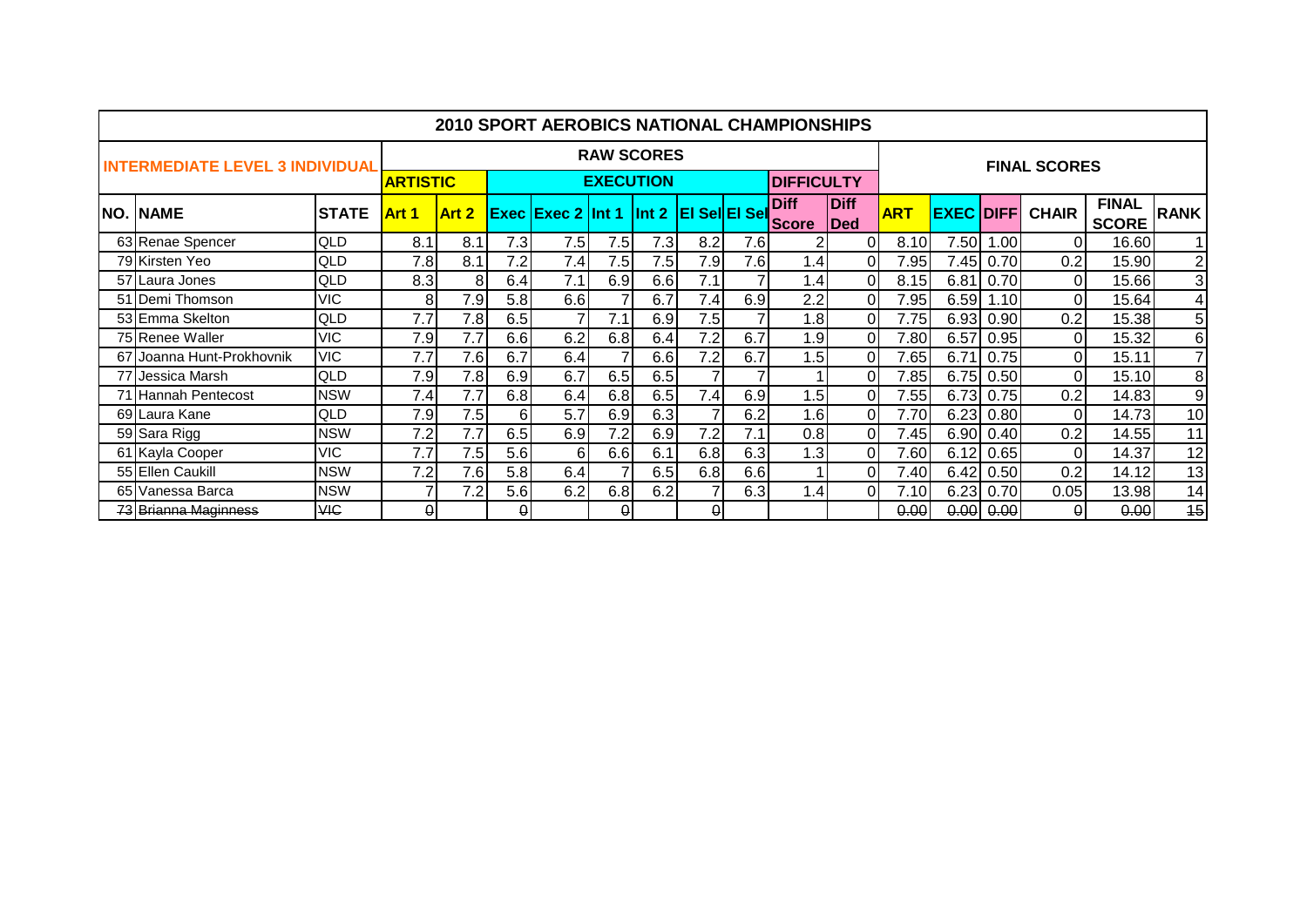|     | <b>SENIOR LEVEL 2 INDIVIDUAL</b> |              |                 |       |               | <b>RAW SCORES</b> |          |                  |                               |     |      |             | <b>FINAL SCORES</b> |                              |                 |
|-----|----------------------------------|--------------|-----------------|-------|---------------|-------------------|----------|------------------|-------------------------------|-----|------|-------------|---------------------|------------------------------|-----------------|
|     |                                  |              | <b>ARTISTIC</b> |       |               |                   |          | <b>EXECUTION</b> |                               |     |      |             |                     |                              |                 |
| NO. | <b>INAME</b>                     | <b>STATE</b> | <b>Art</b> 1    | Art 2 | <b>Exec 1</b> | $Exec 2$ Int 1    |          |                  | $\ln 2$ El Sel 1 El Sel 2 ART |     |      | <b>EXEC</b> | <b>CHAIR</b>        | <b>FINAL</b><br><b>SCORE</b> | <b>RANK</b>     |
|     | 56 Briana Collier                | <b>VIC</b>   | 8.1             | 81    | 7.8           | 7.4               | 7.2      |                  | 7.2                           | 6.8 | 8.05 | 7.33        |                     | 15.38                        | 1               |
|     | 72 Mikaela D-Blaso               | <b>VIC</b>   | 7.9             | 8     | 7.6           | 7.5               | 7.2      | 6.6              | 7.2                           | 6.8 | 7.95 | 7.25        | ΩI                  | 15.20                        | $\overline{2}$  |
|     | 62 Chardon Bass                  | <b>VIC</b>   | 7.8             | 7.4   | 6.9           | 7.2               | 6.8      |                  | 6.5                           | 6.8 | 7.60 | 6.93        |                     | 14.53                        | 3 <sup>1</sup>  |
|     | 64 Michelle Toy                  | <b>NSW</b>   | 7.4             | 7.3   | 7.7           | 7.3               | 6.8      | 6.5              | 6.8                           | 6.5 | 7.35 | 7.08        | ΩI                  | 14.43                        | $\overline{4}$  |
|     | 80 Annalise Smart                | <b>SA</b>    | 7.8             | 7.6   | 6.8           | 6.4               | 6.6      | 6.2              | 6.5                           | 6.3 | 7.70 | 6.50        | ΩI                  | 14.20                        | 5 <sub>l</sub>  |
|     | 76 Lara Bester                   | <b>VIC</b>   | 7.4             | 7.3   | 6.5           | 6.4               | 6.6      | 6.6              | 6.5                           | 6.1 | 7.35 | 6.47        | ΩI                  | 13.82                        | 6               |
|     | 66 Charlotte Dwyer               | QLD          | 7.3             | 7.5   | 6.2           | 6.6               | 6.5      | 6.5              | 6.6                           | 6.4 | 7.40 | 6.45        | 0.05                | 13.80                        | 7               |
|     | 58 Sophie Donohue                | QLD          | 7.4             | 6.9   | 6.5           | 6.8               | 6.2      | 6.2              | 6                             | 6.2 | 7.15 | 6.41        | ΩI                  | 13.56                        | 8               |
|     | 70 Lauren Buttigieg              | <b>NSW</b>   | 6.8             | 7.1   | 6.5           | 6.5               | 6.5      | 6.6              | 6.5                           | 6.2 | 6.95 | 6.49        | ΩI                  | 13.44                        | 9               |
|     | 78 Emma Laing                    | QLD          | 6.9             | 7.1   | 6.7           | 6.3               | 6.7      | 6                | 6.5                           | 6.3 | 7.00 | 6.44        |                     | 13.44                        | 9               |
|     | 68 Amelia Toohey                 | <b>VIC</b>   | 7.4             | 7.3   | 6             | 61                | 6.2      | 6.4              | 6.2                           | 6.2 | 7.35 | 6.13        | 0.1                 | 13.38                        | 11              |
|     | 54 Bianca Polino                 | <b>QLD</b>   | 6.8             | 7.2   | 5.3           | 5.7               | 5.8      | 6.1              | 6                             | 5.8 | 7.00 | 5.72        | $\Omega$            | 12.72                        | 12              |
|     | 60 Giuseppa Nastasi              | <b>NSW</b>   | 6.7             | 6.3   | 6.2           | 5.9               | 6.5      | 6                | 6.5                           | 6   | 6.50 | 6.15        | ΩI                  | 12.65                        | 13 <sub>1</sub> |
|     | 74 Shanelle Feillafe             | QLD          | 6.2             | 6.7   | 6.3           | 6.2               | $6 \mid$ | 6                | 6.5                           | 6.1 | 6.45 | 6.19        |                     | 12.64                        | 14 <sub>1</sub> |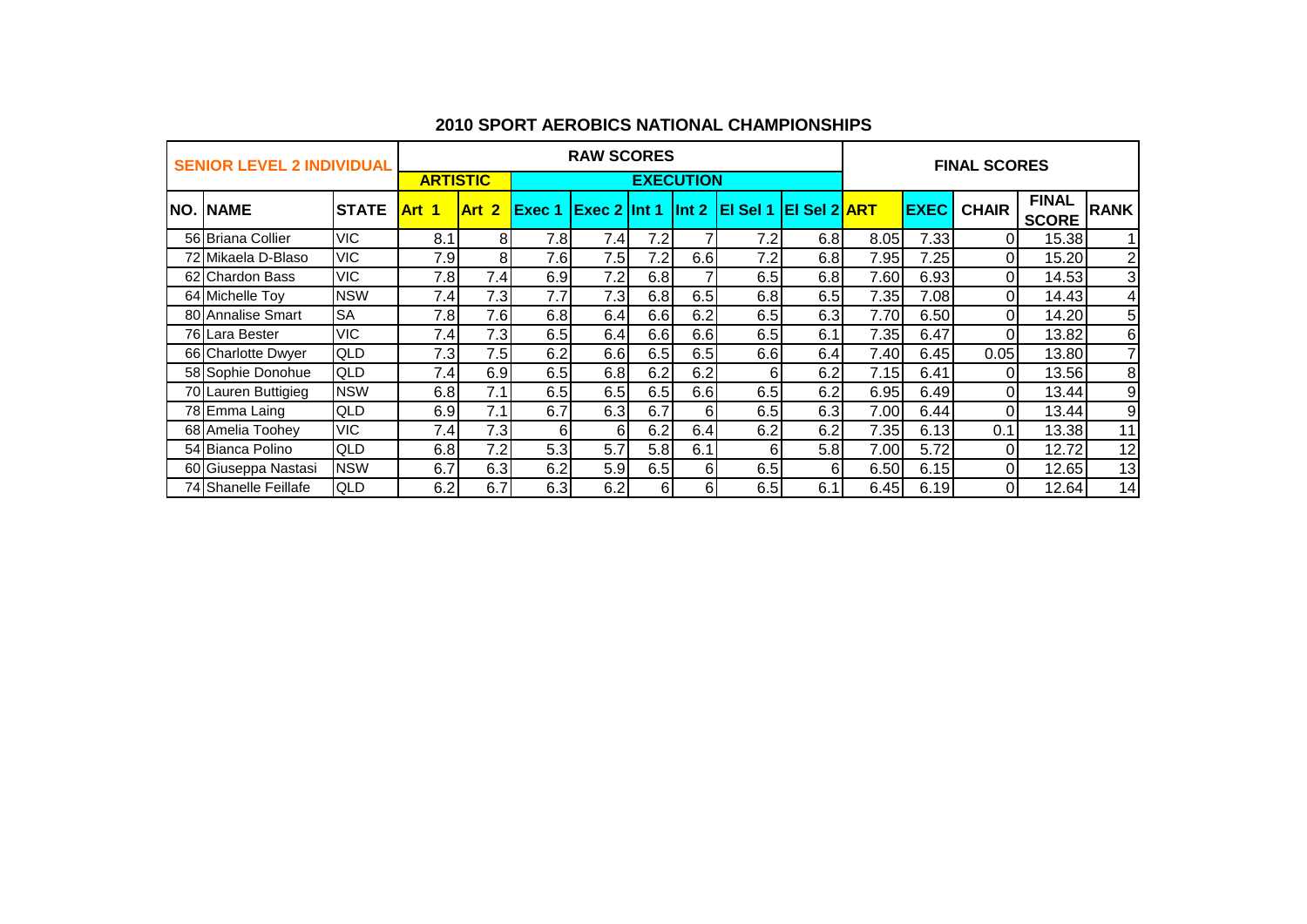|    | <b>JUNIOR LEVEL 1 TEAM</b>                                                       |              |                 |                  |               | <b>RAW SCORES</b> |                |                  |                 |                 |      |             | <b>FINAL SCORES</b> |                              |                |
|----|----------------------------------------------------------------------------------|--------------|-----------------|------------------|---------------|-------------------|----------------|------------------|-----------------|-----------------|------|-------------|---------------------|------------------------------|----------------|
|    |                                                                                  |              | <b>ARTISTIC</b> |                  |               |                   |                | <b>EXECUTION</b> |                 |                 |      |             |                     |                              |                |
|    | <b>NO. NAME</b>                                                                  | <b>STATE</b> | Art 1           | Art <sub>2</sub> | <b>Exec 1</b> | Exec 2 Int 1      |                | $\ln t$ 2        | <b>El Sel 1</b> | $ E $ Sel 2 ART |      | <b>EXEC</b> | <b>CHAIR</b>        | <b>FINAL</b><br><b>SCORE</b> | <b>RANK</b>    |
|    | Courtney Larwood<br>81 Teesha Angus<br>Casey Lock                                | <b>SA</b>    | 8.7             | 8.7              | 6.6           | 6.9               | 8 <sup>1</sup> | 7.6              | 8               | 7.5             | 8.70 | 7.27        | $\Omega$            | 15.97                        | 1 <sup>1</sup> |
|    | Jasmine Fisher<br>85 Kiera Hajek<br>Victoria Rigg                                | <b>NSW</b>   | 8.4             | 8.2              | 6.2           | 6.5               | 6.7            | 6.9              | 6.3             | 6.9             | 8.30 | 6.54        | $\Omega$            | 14.84                        | $2\vert$       |
| 83 | Caitlin Hooper<br>Deanna Andronis<br>Monique Federico<br><b>Madeline Blaikie</b> | <b>VIC</b>   | 8               | 8.3              | 5.6           | 6                 | 6.5            | 6.7              | 6               | 6.7             | 8.15 | 6.15        | $\Omega$            | 14.30                        | 3 <sup>1</sup> |
|    | Olivia LaSelva<br>91 Tessa Newland<br><b>Grace Hall</b>                          | <b>VIC</b>   | 8.3             | 7.9              | 5.5           | 6 <sup>1</sup>    | 6.2            | 6                | 6               | 6.5             | 8.10 | 5.96        | $\Omega$            | 14.06                        | $\overline{4}$ |
|    | Quin Brunner<br>89 Sherry Zhang<br>Heidi Liu                                     | <b>NSW</b>   | 8.1             | 7.7              | 5.6           | 6.2               | 6.5            | 6.2              | 6               | 6.1             | 7.90 | 6.07        | $\Omega$            | 13.97                        | 5 <sup>1</sup> |
|    | <b>Grace Rosato</b><br>93 Casey Reilly<br>Kiera Skillern                         | <b>QLD</b>   | 8.4             | 8.3              | 5.3           | 5.9               | 6.2            | 5.8              | 6               | 6               | 8.35 | 5.80        | 0.2                 | 13.95                        | 6              |
| 87 | Lani Westman<br>Matilda Fennell<br>Melissa Melnik<br>Jessica Aylet               | <b>VIC</b>   | 8               | 7.8              | 5.2           | 5.7               | 6.3            | 6                | 6.1             | 6.5             | 7.90 | 5.83        | 0.05                | 13.68                        | 7 <sup>1</sup> |